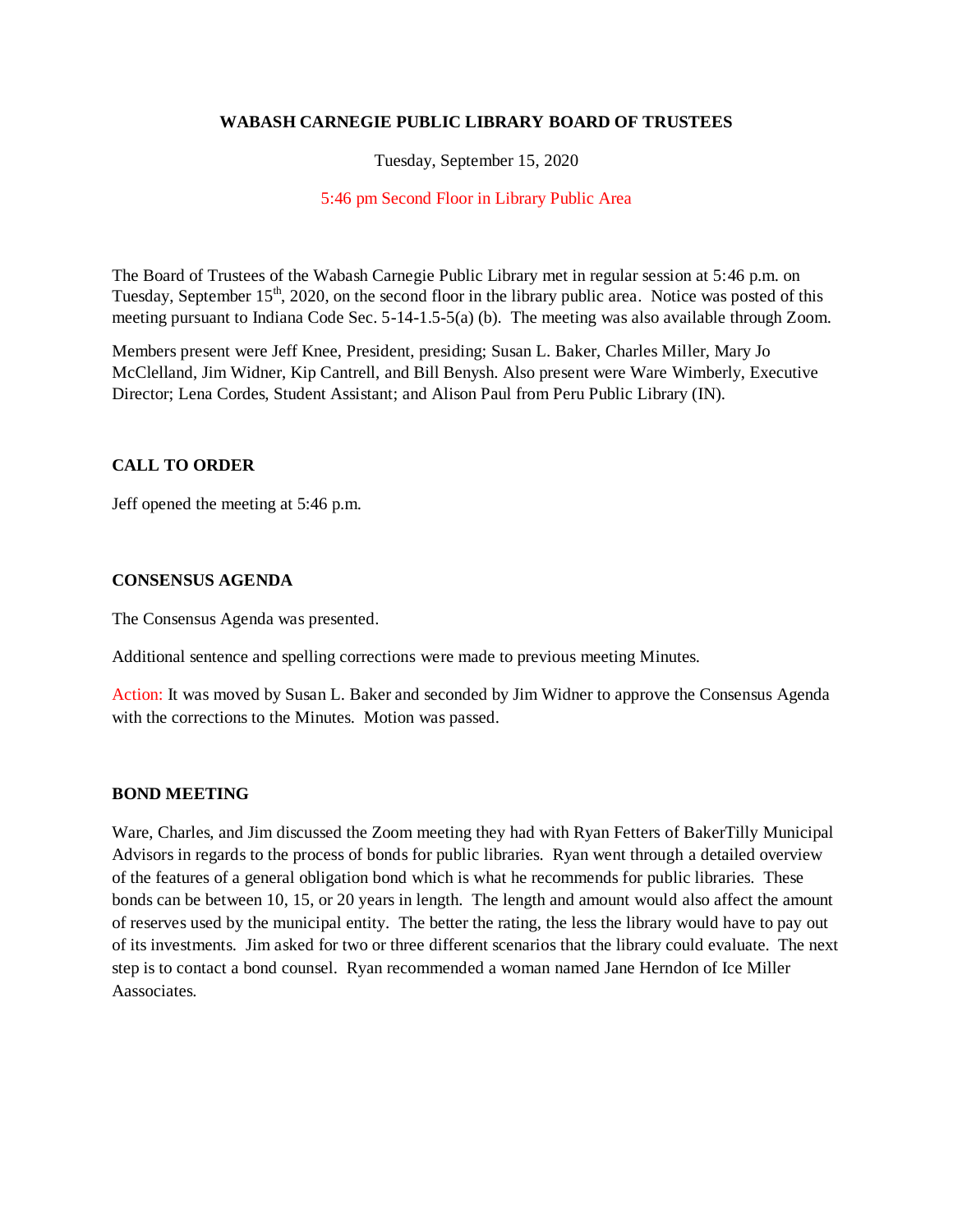*Minutes – Sept.*  $15^{th}$ *; Reg. Meeting – p.2* 

# **COMMITTEE REPORT**

### Park Board

Bill Benysh did not have anything to report from the last Park Board meeting.

# **NEW BUSINESS**

# E-Rate

The Trustees and Ware discussed renewing the library's participation for E-rate from June 21 to June 2022. The E-Rate for internet services is provided through the Indiana State Library Consortium Public Library Internet Access. This is something required to do on a yearly basis if the library decides to remain in the Consortium. The E-rate program through the Indiana State Library Public Consortium remains the best economic deal for public libraries in Indiana. The library's current bandwidth under the program is 100 Mbps and is reimbursed up to 80% by the State Library. Trustees discussed and agreed to continue participation in the program for July 1, 2021 to June 30, 2022 funding year.

Action: It was moved by Mary Jo McClelland and seconded by Jeff knee to join the Indiana State Library Consortium for Public Library Internet Access for Funding Year July 1, 2021 through June 30, 2022. Motion passed.

# Circulation Policy

A new Circulation Policy revised by Circulation Manager Cody Abbott was presented to the board. The main change was the elimination of overdue fines on most library materials. This board had discussed this previously but made no decision. The revised policy would eliminate overdue fines for most library materials except for DVDS, Hopspots, and equipment. The library has already been doing this due to the pandemic but this change would make it part of the official policy. The trustees agreed to proceed with the change.

It was agreed to have the time for charges on lost or damaged items changed from 6 weeks to 4 weeks. Otherwise, Trustees approved all other changes in the policy.

Action: It was moved by Mary Jo McClelland and seconded by Susan L. Baker to approve the new Circulation Policy with the change from 6 weeks to 4 weeks for charges on lost or damaged items. Motion Passed.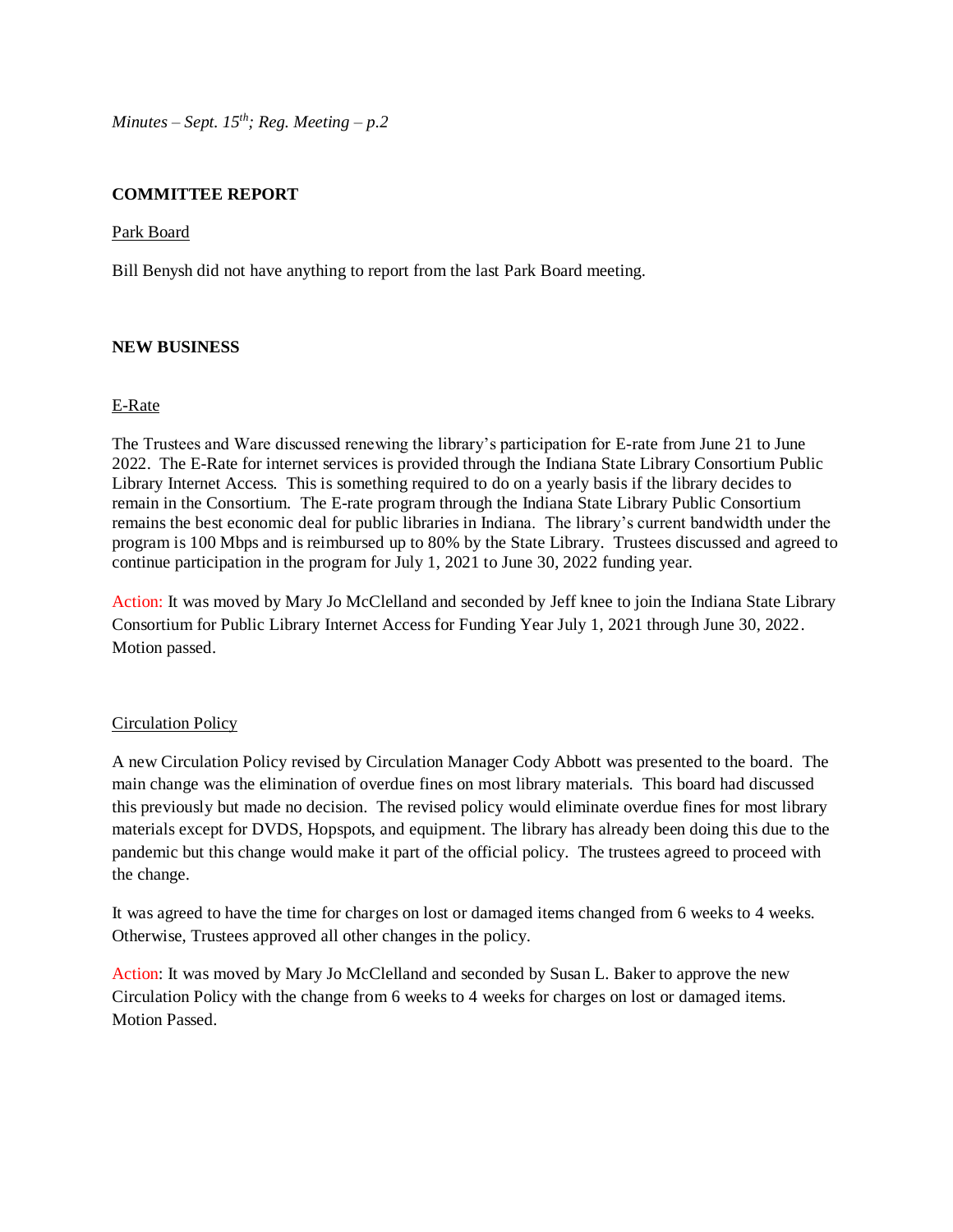*Minutes – Sept.*  $15^{th}$ *; Reg. Meeting – p.3* 

### Public Health Emergency Policy for Pandemic

A draft of a Public Health Emergency Policy for a Pandemic was presented to the board. It outlines the overall steps the library can take in a pandemic such as our current situation. The trustees discussed the draft and accepted it except for a modification on specifying the chain of commend in case the Executive Director cannot oversee the basic operations of the library because of illness or another reason. The Youth Services Librarian would be next in line followed by the Business Manager. Ware will bring back the policy with that change.

Action: It was moved by Jeff Knee and seconded by Jim Widner to table the policy until next meeting so these changes can be made. Motion passed.

# Fiscal Body

Per State Library guidelines, the library must declare which elected fiscal body reviews the library's yearly budget if needed. This declaration must be approved and signed by library and then acknowledged and signed by that particular elected body. Since the library district is in the City of Wabash, the elected body is the Wabash City Council and this declaration confirms that for State Library purposes. Once it is signed by the library board, the form will be taken to the Wabash City Council for its acknowledgement and approval.

Action: It was approved to by Charles Miller and seconded by Bill Benysh to officially designate the Wabash City Council as the elected fiscal body to conduct a binding review on the library's yearly budget if needed. Motion carried.

#### Gale Courses

An online database called Gale Courses is up for renewal. The library subscribed to in 2019 at a discount rate but the renewal amount is over \$4,000 which is a substantial increase from the first subscription. The Trustees and Ware discussed the renewal rate along with how much the courses were being used and decided the use not enough to justify renewing it at this rate. The trustees asked if Ware could check for alternatives from the company offering the courses or see if other courses from other companies were available. The Board decided to table the renewal at this time.

Action: It was moved by Jim Widner and seconded by Susan L. Baker to table the renewal of the Gale Courses to the next meeting. Motion passed.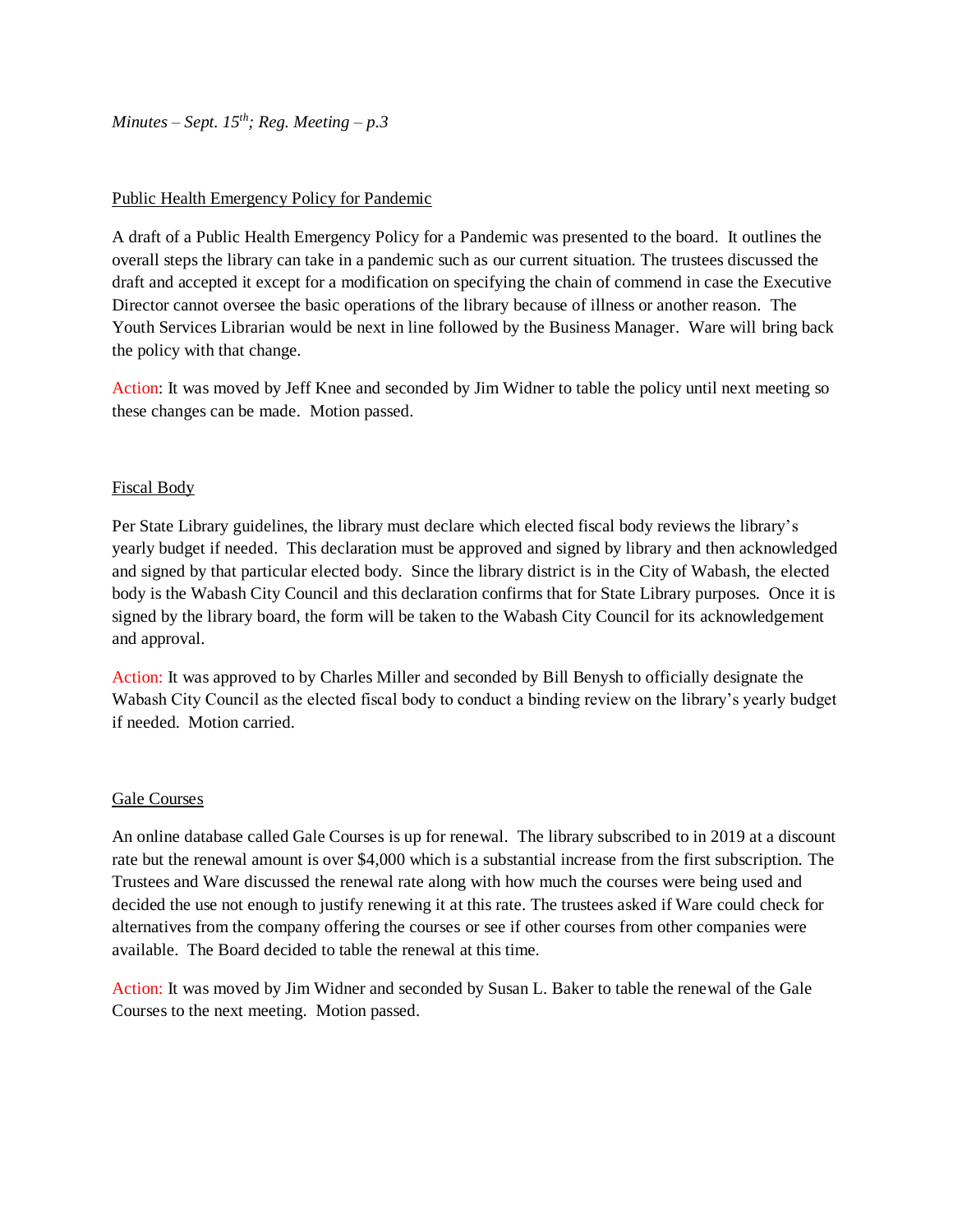# **DIRECTOR'S REPORT/ADMINISTRATIVE UPDATE**

#### Board Meetings in November and December

Ware anticipates that due to the continued existence of the COVID-19 pandemic, the board meeting upstairs could not logistically continue to work now that the library is open in the evenings. It was suggested to inquire if the board could use a suitable room at either the Wabash Christian Church or the Wabash Presbyterian in those two months. The October Board meeting is required to be in the library building due to the public notice that the budget will be adopted that day at that location. Ware will contact the churches.

#### Digital Access Cards

The library is excited to announce that Digital Access Cards are now available to students at Wabash City Schools. We look to have feedback on how the program is working as the school semester proceeds.

#### Laura Beutler

Because a member of Laura Beutler's family tested positive for COVID-19, she has been in quarantine at her home and continues to work remotely from there. Although her first test was negative she had to be in quarantine for 14 days. She will get a follow up test before coming back to work at the library. Trustees discussed further about how to approach COVID-19 test results.

#### Roof

Workman from C & S Roofing came to the library to patch tears in the roof on north side of the 1970's addition. There have been a few heavy rains since the repair and no leaks have appeared.

#### Carpet Cleaning

There is a number of obvious stains on the carpet, particularly upstairs near Ware's office. Because some furniture currently is in storage due to social distancing requirements, it was felt that this would be a good time to clean the carpet. Ware and the trustees discussed hiring either Stanley Steemer or Cook's Carpet Care. Because carpet cleaning has to be done on Sundays so as not to interfere with the hours the library is open, Ware will contact Stanley Steemer. Stanley Steemer will work on Sunday but Cook's Carpet